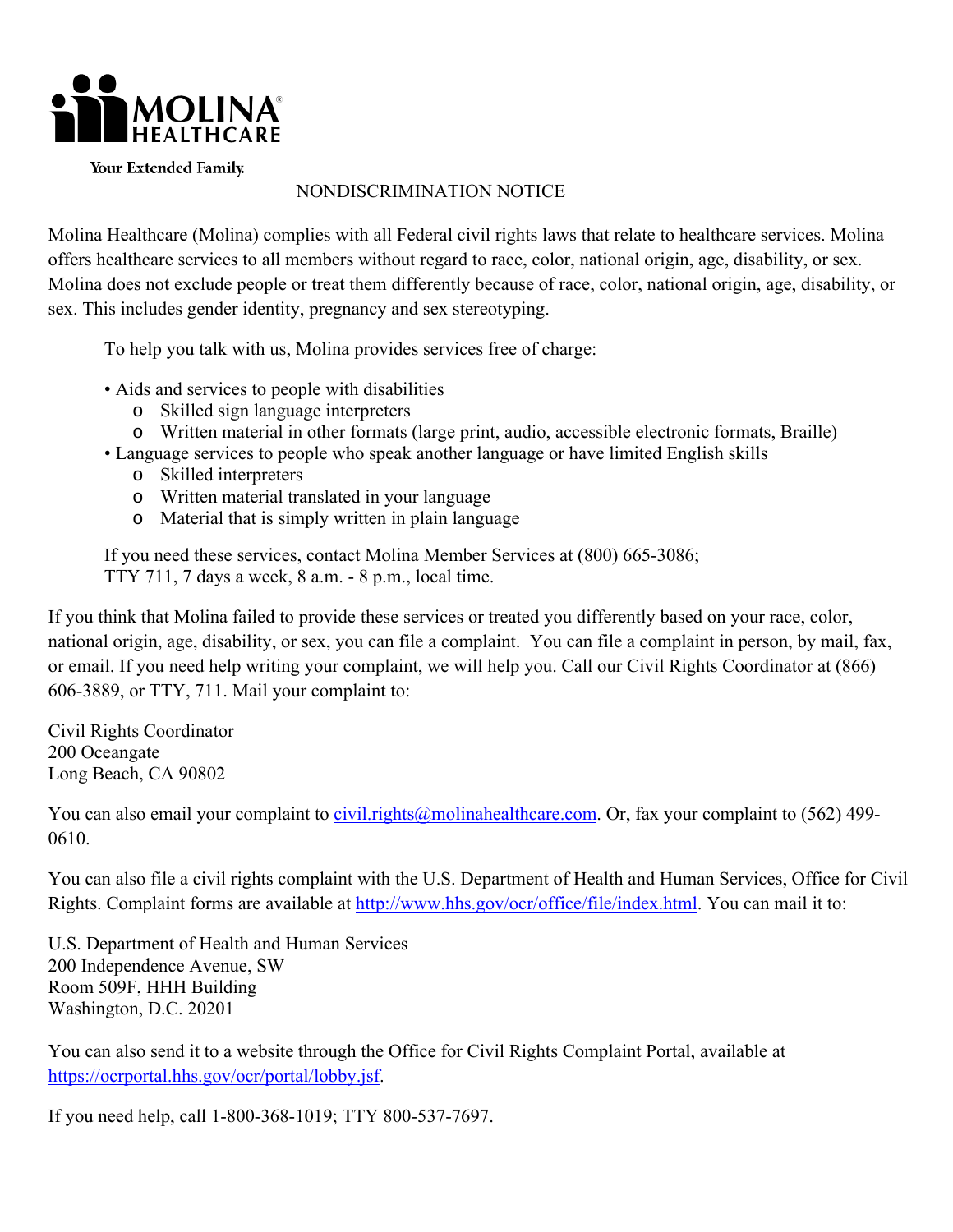

### MULTI-LANGUAGE INTERPRETER SERVICES

# **English**

ATTENTION: If you speak English, language assistance services, free of charge, are available to you. Call 1-800-665-3086 (TTY: 711).

# **Spanish**

ATENCIÓN: si habla español, tiene a su disposición servicios gratuitos de asistencia lingüística. Llame al 1-800-665-3086 (TTY: 711).

## **Chinese**

注意:如果您使用繁體中文,您可以免費獲得語言援助服務。請致電 1-800-665-3086(TTY:711).

## **Tagalog**

PAUNAWA: Kung nagsasalita ka ng Tagalog, maaari kang gumamit ng mga serbisyo ng tulong sa wika nang walang bayad. Tumawag sa 1-800-665-3086 (TTY: 711).

## **French**

ATTENTION : Si vous parlez français, des services d'aide linguistique vous sont proposés gratuitement. Appelez le 1-800-665-3086 (ATS : 711).

### **Vietnamese**

CHÚ Ý: Nếu bạn nói Tiếng Việt, có các dịch vụ hỗ trợ ngôn ngữ miễn phí dành cho bạn. Gọi số 1-800-665-3086 (TTY: 711).

# **German**

ACHTUNG: Wenn Sie Deutsch sprechen, stehen Ihnen kostenlos sprachliche Hilfsdienstleistungen zur Verfügung. Rufnummer: 1-800-665-3086 (TTY: 711).

### **Korean**

주의: 한국어를 사용하시는 경우, 언어 지원 서비스를 무료로 이용하실 수 있습니다. 1-800-665-3086 (TTY: 711) 번으로 전화해 주십시오.

# **Russian**

ВНИМАНИЕ: Если вы говорите на русском языке, то вам доступны бесплатные услуги перевода. Звоните 1-800-665-3086 (телетайп: 711).

# **Arabic**

ملحوظة: إذا كنت تتحدث اللغة العربية، فإن خدمات المساعدة اللغوية تتوافر لك بالمجان. اتصل برقم 1-800-665-3086 )رقم هاتف الصم والبكم: 711 (.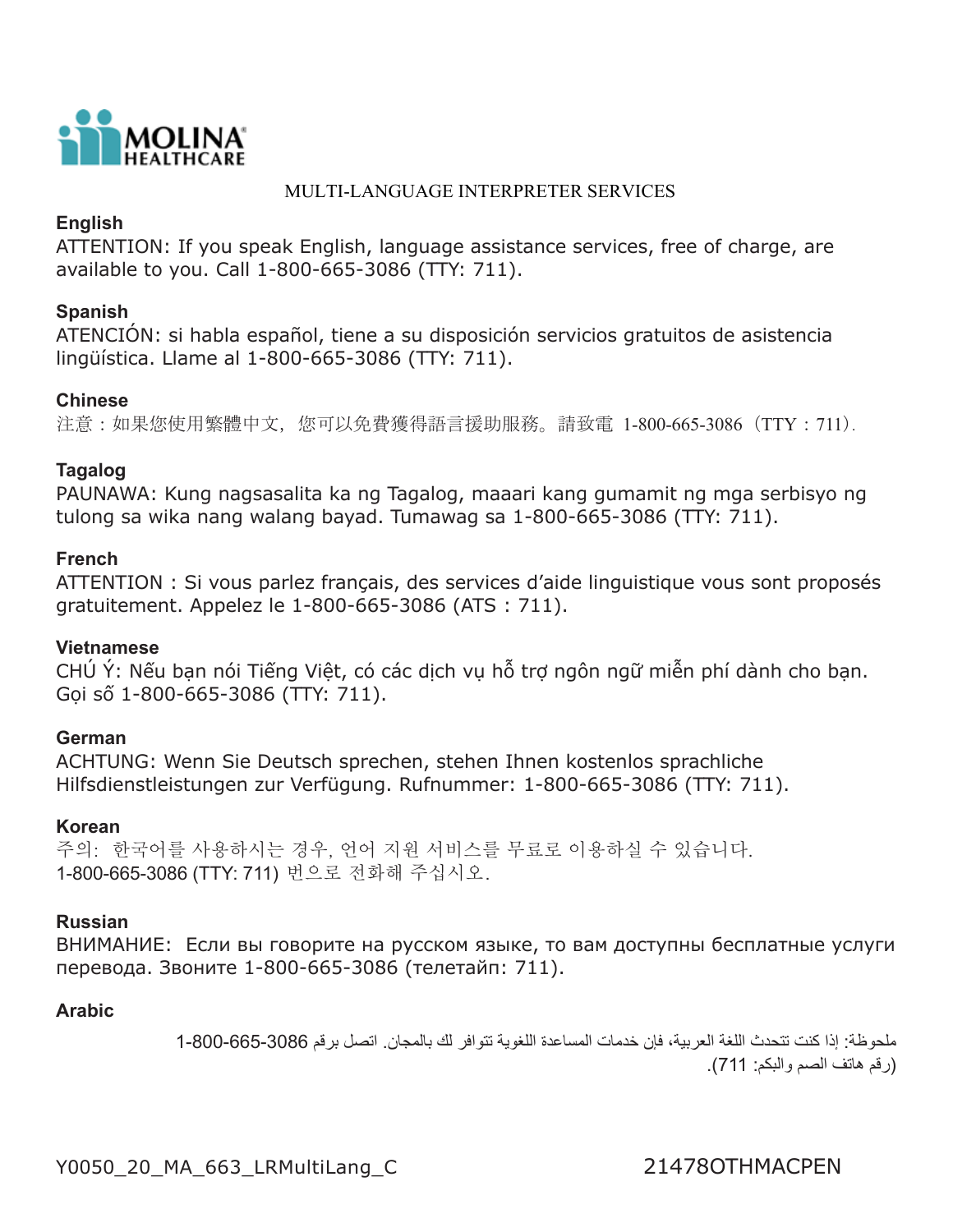# **Hindi**

ध्यान दें: यदि आप हिंदी बोलते हैं तो आपके लिए मुफ्त में भाषा सहायता सेवाएं उपलब्ध हैं । 1-800-665-3086 (TTY: 711) पर कॉल करें।

### **Italian**

ATTENZIONE: in caso la lingua parlata sia l'italiano, sono disponibili servizi di assistenza linguistica gratuiti. Chiamare il numero 1-800-665-3086 (TTY: 711).

### **Portugués**

ATENÇÃO: Se fala português, encontram-se disponíveis serviços linguísticos, grátis. Ligue para 1-800-665-3086 (TTY: 711).

## **French Creole**

ATANSYON: Si w pale Kreyòl Ayisyen, gen sèvis èd pou lang ki disponib gratis pou ou. Rele 1-800-665-3086 (TTY: 711).

### **Polish**

UWAGA: Jeżeli mówisz po polsku, możesz skorzystać z bezpłatnej pomocy językowej. Zadzwoń pod numer 1-800-665-3086 (TTY: 711).

#### **Japanese**

注意事項:日本語を話される場合、無料の言語支援をご利用いただけます。 1-800-665-3086(TTY: 711)まで、お電話にてご連絡ください。

### **Hmong**

LUS CEEV: Yog tias koj hais lus Hmoob, cov kev pab txog lus, muaj kev pab dawb rau koj. Hu rau 1-800-665-3086 (TTY: 711).

### **Farsi**

**توجه:** اگر به زبان فارسی گفتگو می کنید، تسهیلات زبانی بصورت رایگان برای شما فراهم می باشد. با 3086-665-800-1 (TTY:711) تماس بگير بد

## **Armenian**

ՈՒՇԱԴՐՈՒԹՅՈՒՆ՝ Եթե խոսում եք հայերեն, ապա ձեզ անվճար կարող են տրամադրվել լեզվական աջակցության ծառայություններ։ Զանգահարեք 1-800-665-3086 (TTY (հեռատիպ)՝ 711):

### **Cambodian**

ើ ប្រយ័ត្ន៖ បើសិនជាអ្នកនិយាយ ភាសាខ្មែរ, សេវាជំនួយថ្នៃនកភាសា ដោយមិនគិតឈ្លួល កអាចមានសរាបបរេអ្នក។ ចូរ ទូរសព្ទ 1-800-665-3086 (TTY: 711)។

### **Albanian**

KUJDES: Nëse flitni shqip, për ju ka në dispozicion shërbime të asistencës gjuhësore, pa pagesë. Telefononi në 1-800-665-3086 (TTY: 711).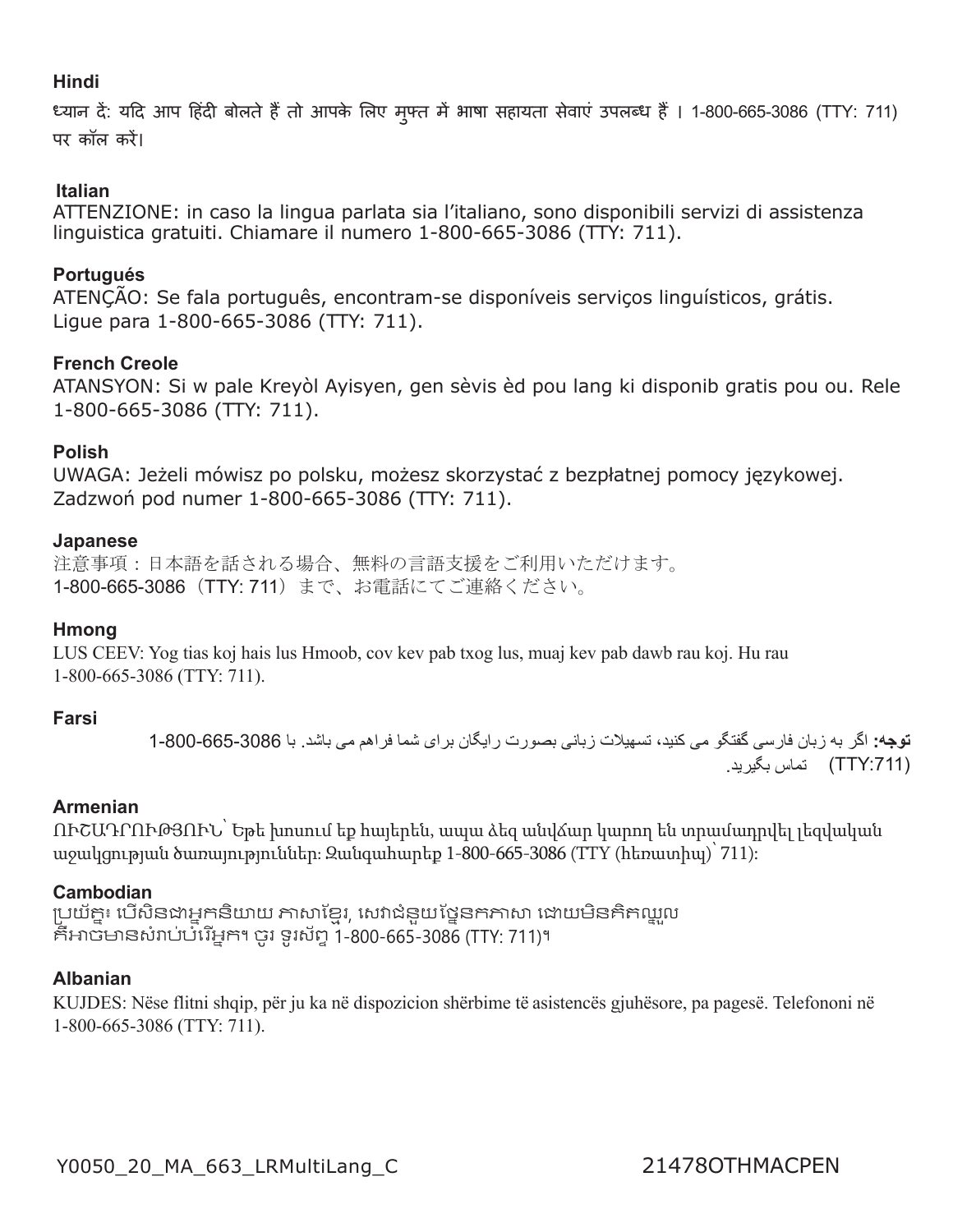## **Amharic**

ማስታወሻ: የሚናገሩት ቋንቋ ኣማርኛ ከሆነ የትርጉም እርዳታ ድርጅቶች፣ በነጻ ሊያግዝዎት ተዘጋጀተዋል፡ ወደ ሚከተለው ቁጥር ይደውሉ 1-800-665-3086 (መስማት ለተሳናቸው: 711).

# **Bengali**

লক্ষ্য করুনঃ যদি আপনি বাংলা, কথা বলতে পারেন, তাহলে নিঃখরচায় ভাষা সহায়তা পরিষেবা উপলব্ধ আতে। েফান করুন 1-800-665-3086 (TTY: 711)।

# **Cushite (Oromo language)**

XIYYEEFFANNAA: Afaan dubbattu Oroomiffa, tajaajila ga gaarsa afaanii, kanfaltiidhaan ala, ni argama. Bilbilaa 1-800-665-3086 (TTY: 711).

## **Dutch**

AANDACHT: Als u Nederlands spreekt, kunt u gratis gebruikmaken van de taalkundige diensten. Bel 1-800-665-3086 (TTY: 711).

## **Greek**

ΠΡΟΣΟΧΗ: Αν μιλάτε ελληνικά, στη διάθεσή σας βρίσκονται υπηρεσίες γλωσσικής υποστήριξης, οι οποίες παρέχονται δωρεάν. Καλέστε 1-800-665-3086 (TTY: 711).

## **Gujarati**

સુચના: જો તમે ગુજરાતી બોલતા હો, તો નિઃશુલ્ક ભાષા સહાય સેવાઓ તમારા માટે ઉપલબ્ધ છે. ફોન કરો 1-800-665-3086 (TTY: 711).

## **Kru (Bassa language)**

Dè dɛ nìà kɛ dyédé gbo: Ə jǔ ké m̀ [Ɓàsɔ́ɔ̀-wùd્ù-po-nyɔ̀] jǔ ní, nìí, à wud̥u kà kò d̥ò po-poɔ̀ ɓɛ́in m̀ gbo kpáa. Ɖá 1-800-665-3086 (TTY:711)

### **Ibo**

Ige nti: O buru na asu Ibo asusu, enyemaka diri gi site na call 1-800-665-3086 (TTY: 711).

### **Yoruba**

AKIYESI: Ti o ba nso ede Yoruba ofe ni iranlowo lori ede wa fun yin o. E pe ero ibanisoro yi 1-800-665-3086 (TTY: 711).

### **Laotian**

ູໂປດຊາບ: ຖ້າວ່າ ທ່ານເວົາພາສາ ລາວ, ການບໍລິການຊ່ວຍເຫຼືອດ້ານພາສາ, ໂດຍບໍເສັງຄ່າ, ແມ່ນມີພ້ອມໃຫ້ທ່ານ. ໂທຣ 1-800-665-3086 (TTY: 711).

### **Navajo**

Díí baa akó nínízin: Díí saad bee yániłti'go **Diné Bizaad**, saad bee áká'ánída'áwo'déé', t'áá jiik'eh, éí ná hóló, kojį' hódíílnih 1-800-665-3086 (TTY: 711.)

### **Nepali**

ध्यान दिनुहोस्: तपाईले नेपाली बोल्नुहुन्छ भने तपाईको निम्ति भाषा सहायता सेवाहरू निःशुल्क रूपमा उपलब्ध छ । फोन गर्नुहोस् 1-800-665-3086 (टिटिवाइ: 711) ।